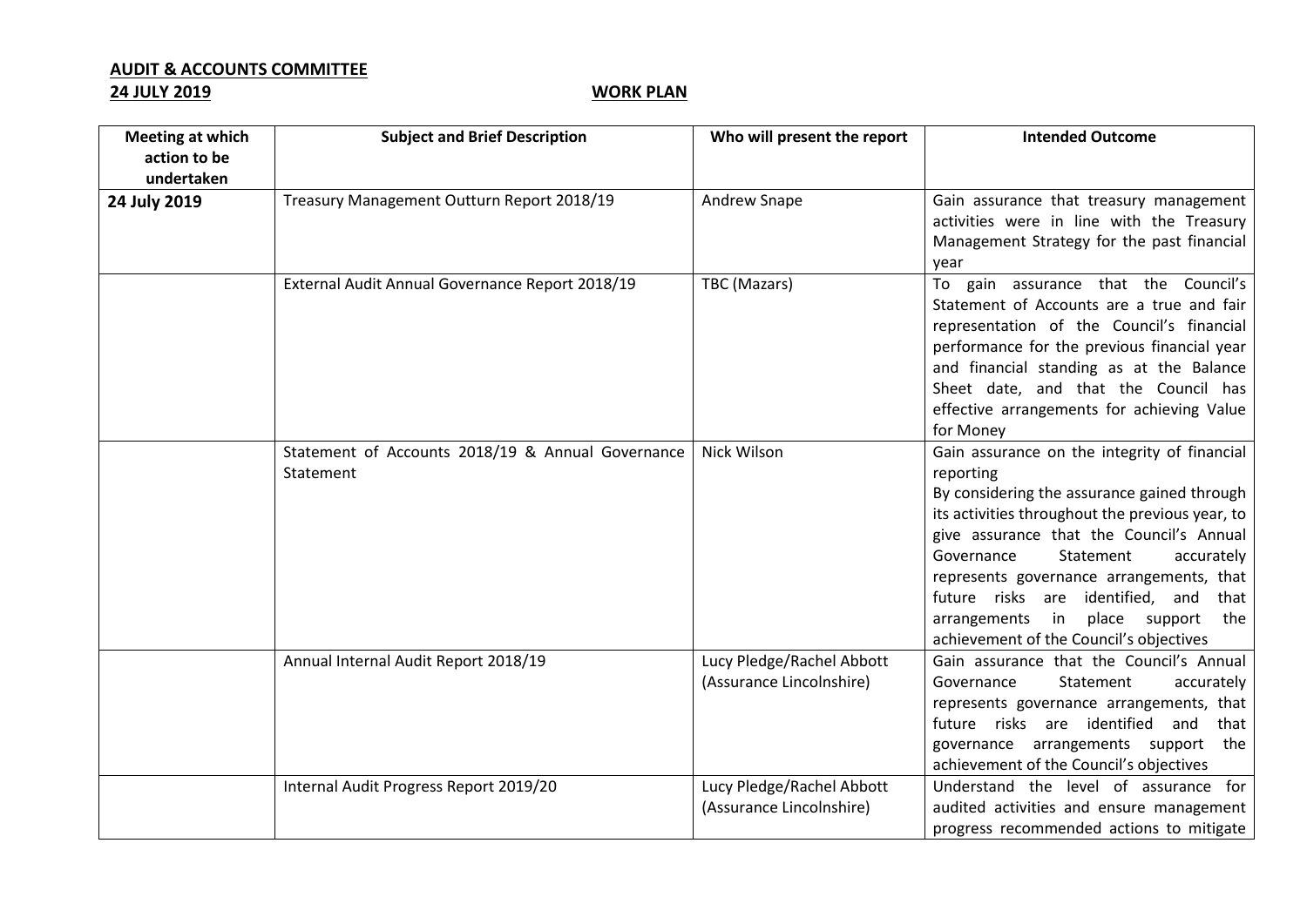|                  |                                                                                            |                                                        | identified risks                                                                                                                                                         |
|------------------|--------------------------------------------------------------------------------------------|--------------------------------------------------------|--------------------------------------------------------------------------------------------------------------------------------------------------------------------------|
|                  | <b>Internal Audit Report Process</b>                                                       | Nick Wilson                                            | To set a process for the internal flow of<br>internal audit reports                                                                                                      |
|                  | Biannual Review of the Effectiveness of the Internal Audit<br><b>Function</b>              | Nick Wilson                                            | To consider whether the Internal Audit<br>function is operating effectively and produce<br>an action plan to address any required<br>improvements                        |
|                  | Audit Committee Work Programme                                                             | Nick Wilson                                            |                                                                                                                                                                          |
| 27 November 2019 | Treasury Performance half-yearly report                                                    | <b>Andrew Snape</b>                                    | Gain assurance that treasury management<br>activities are in line with the current<br><b>Treasury Management Strategy</b>                                                |
|                  | Internal Audit Progress Report 2019/20                                                     | Lucy Pledge/John Sketchley<br>(Assurance Lincolnshire) | Understand the level of assurance for<br>audited activities and ensure management<br>progress recommended actions to mitigate<br>identified risks                        |
|                  | Annual Audit Letter 2018/19                                                                | TBC(Mazars)                                            | Gain assurance on the Council's Statement<br>of Accounts and arrangements for achieving<br>Value for Money                                                               |
|                  | <b>Counter-Fraud Activity Report</b>                                                       | Nick Wilson                                            | Gain assurance that counter-fraud activity is<br>appropriately targeted and effective                                                                                    |
|                  | Results of the Review of the Assessment of Effectiveness<br>of the Internal Audit Function | Nick Wilson                                            | Gain assurance that the Internal Audit<br>function is operating effectively and that an<br>action plan is in place to address any<br>required improvements               |
|                  | Responses to questions raised at previous meeting                                          | Nick Wilson                                            |                                                                                                                                                                          |
|                  | Audit Committee Work Programme                                                             | <b>Nick Wilson</b>                                     |                                                                                                                                                                          |
| 5 February 2020  | Draft Treasury Strategy 2020/21                                                            | <b>Andrew Snape</b>                                    | Gain assurance that risks in relation to the<br>Council's treasury management activities are<br>to be managed in accordance with need and<br>the Council's risk appetite |
|                  | Draft Capital Strategy 2020/21                                                             | Andrew Snape                                           | Outlines the principles and framework that<br>shape the Council's capital proposals                                                                                      |
|                  | Draft Investment Strategy 2020/21                                                          | Andrew Snape                                           | The investment strategy is a new report for<br>2019/20, meeting the requirements of<br>guidance<br>statutory<br>issued<br>by<br>the<br>government.                       |
|                  | Internal Audit Progress Report 2019/20                                                     | Lucy Pledge/Rachel Abbott                              | Understand the level of assurance for                                                                                                                                    |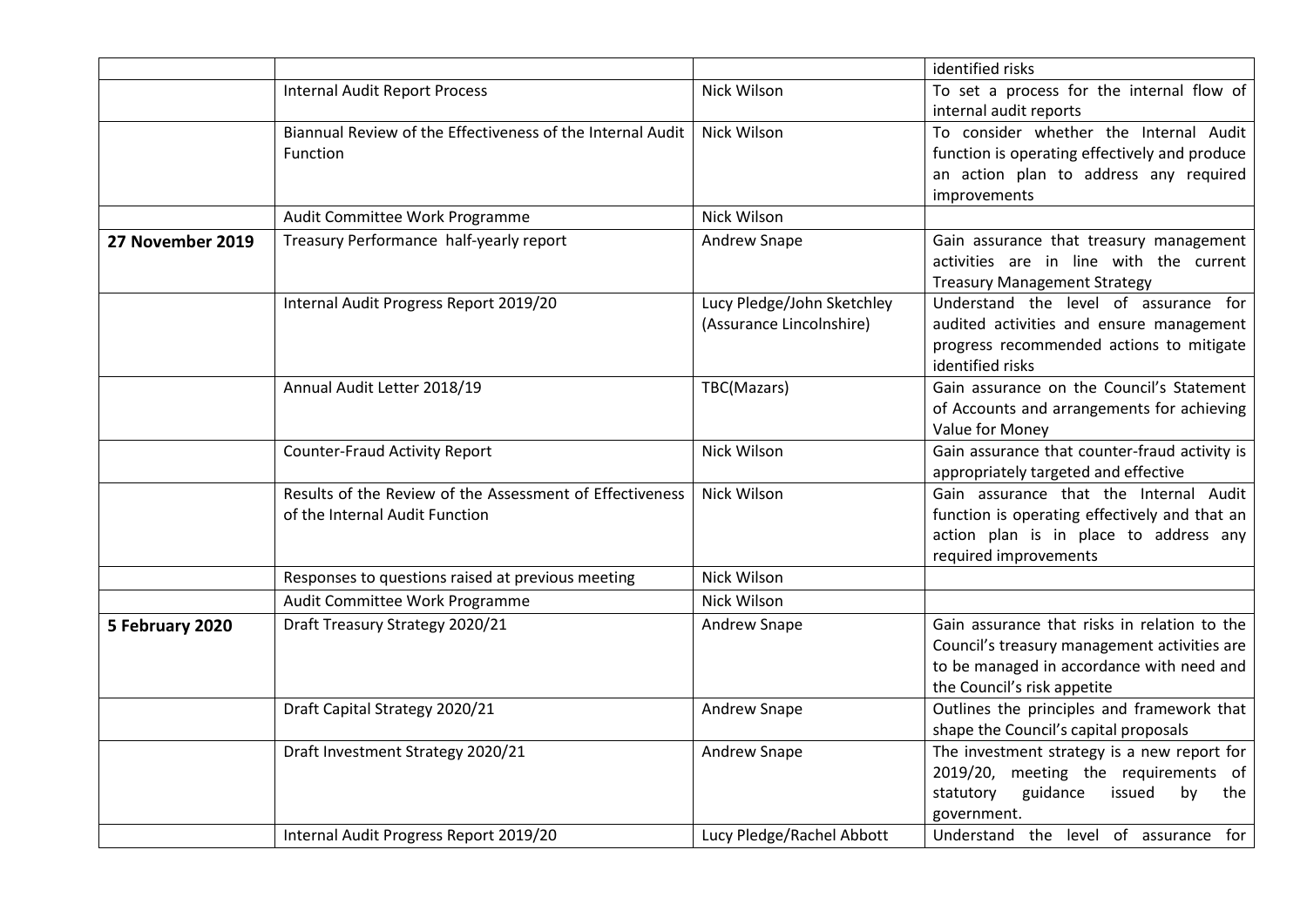|                      |                                                                                                 | (Assurance Lincolnshire)                              | audited activities and ensure management<br>progress recommended actions to mitigate<br>identified risks                                                                                 |
|----------------------|-------------------------------------------------------------------------------------------------|-------------------------------------------------------|------------------------------------------------------------------------------------------------------------------------------------------------------------------------------------------|
|                      | External Certification of Grant Claims and Returns<br>2018/19                                   | TBC (Mazars)                                          | Gain assurance that claims and returns have<br>been managed appropriately,                                                                                                               |
|                      | Review of significant internal control issues highlighted in<br>the Annual Governance Statement | Nick Wilson                                           | Gain assurance that the Council is making<br>progress on any governance issues that were<br>raised in the AGS                                                                            |
|                      | Draft Annual Internal Audit Plan 2020/21                                                        | Lucy Pledge/Rachel Abbott<br>(Assurance Lincolnshire) | Ensure that an appropriate plan is in place<br>which will provide assurance on the<br>Council's activities                                                                               |
|                      | Responses to questions raised at previous meeting                                               | Nick Wilson                                           |                                                                                                                                                                                          |
|                      | Audit Committee Work Programme                                                                  | Nick Wilson                                           |                                                                                                                                                                                          |
| <b>22 April 2020</b> | <b>Statement of Accounting Policies</b>                                                         | Andrew Snape                                          | Gain assurance that the Council<br>has<br>appropriate accounting policies in place that<br>reflect the way items are treated in the<br>annual Statement of Accounts                      |
|                      | IAS19 Pension Assumptions                                                                       | Andrew Snape                                          | the<br>Gain<br>that<br>assurance<br>pension<br>assumptions used by the actuary to produce<br>the figures in the Statement of Accounts are<br>appropriate for the Council's circumstances |
|                      | Property, Plant and Equipment Valuation Assumptions                                             | Andrew Snape                                          | Gain assurance that the assumptions used<br>by the Council's valuers to produce the<br>figures in the Statement of Accounts are<br>appropriate for the Council's circumstances           |
|                      | Internal Audit Progress Report 2019/20                                                          | Lucy Pledge/Rachel Abbott<br>(Assurance Lincolnshire) | Understand the level of assurance for<br>audited activities and ensure management<br>progress recommended actions to mitigate<br>identified risks                                        |
|                      | <b>Counter-Fraud Activity Report</b>                                                            | Nick Wilson                                           | Gain assurance that counter-fraud activity is<br>appropriately targeted and effective                                                                                                    |
|                      | Risk Management report                                                                          | <b>Richard Bates</b>                                  | Gain assurance that appropriate risk<br>management arrangements are in place                                                                                                             |
|                      | External Audit Plan for 2019/20 Accounts                                                        | TBC (Mazars)                                          | Ensure that an appropriate plan is in place<br>which will provide assurance on the<br>Council's Statement of Accounts, Value for                                                         |